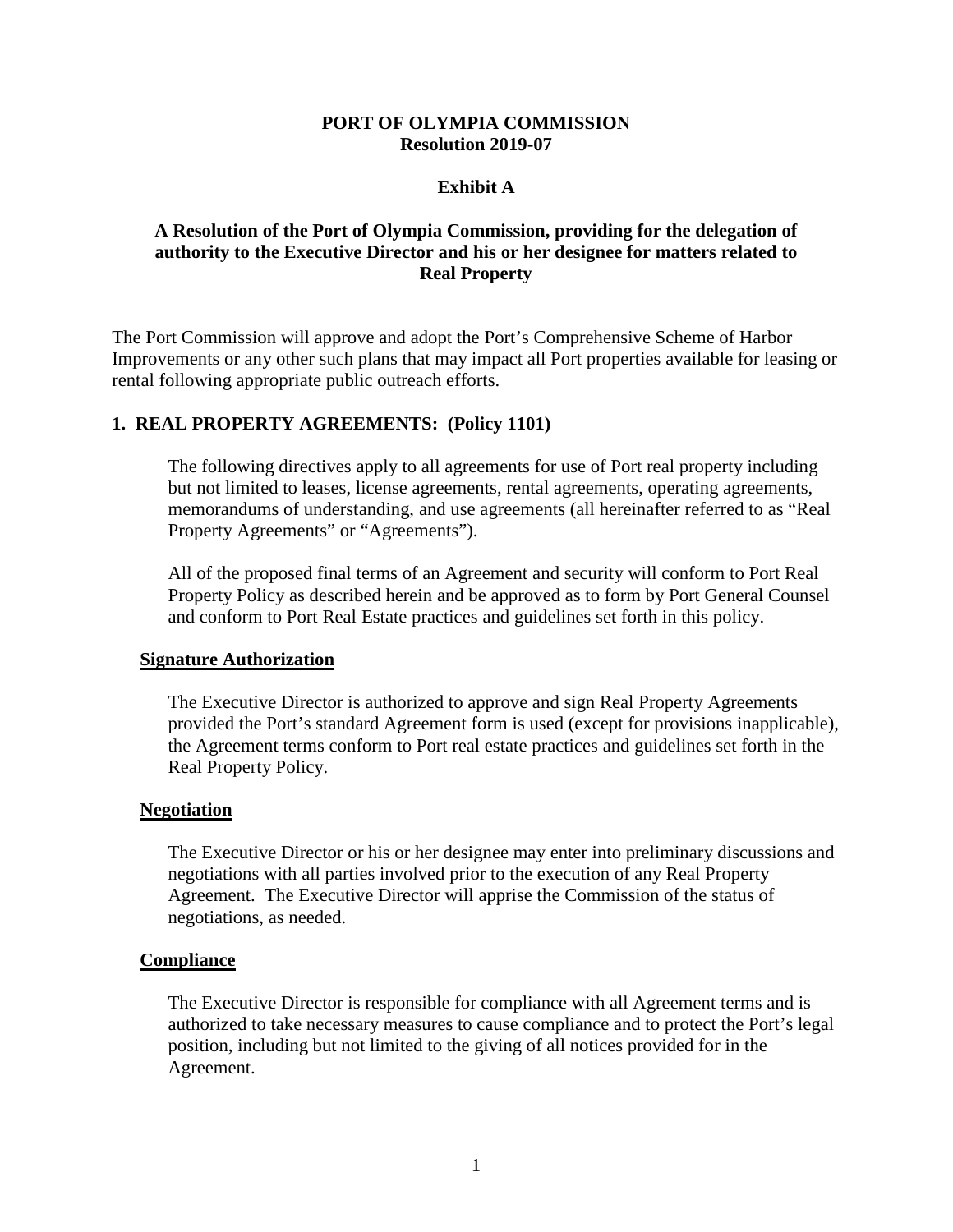## **Form**

All real property belonging to the Port when available for lease shall, except as otherwise provided herein below, be leased only under an appropriate written lease instrument/template approved as to form by Port General Counsel and executed by the Executive Director and authorized by the Port Commission, accompanied by a lease bond or other form of security in accordance with law and Port policy.

### **Use**

The use for which the property may be under contract with a user shall be expressly stated and in accordance with the Port's Comprehensive Scheme of Harbor Improvements adopted by the Port Commission.

### **Rent/Lease Rates**

The amount of rent shall be based on a financial analysis providing revenue to the Port that is consistent with financial goals of the Port or as otherwise may be established by appraisal or Commission action.

The Executive Director may present recommendations related to rents and/or methodologies for calculating rents for real estate leasing and rentals, provided such recommendations are based on financial analysis and fair market practices which may include appraisal or other comparable methodology.

#### **Securities and Insurance**

All rental/leasing agreements shall be accompanied by a bond or other security in compliance with RCW 53.08.085. Security may be cash, assignment of CD or savings account, or a Letter of Credit from a financial institution acceptable to the Port.

Land and space lease agreements with terms greater than one (1) year shall have a security of one (1) year's worth of rent plus Washington State leasehold excise tax.

Land and space lease agreements with terms of one (1) year or less shall have a security of three (3) month's worth of rent plus Washington State leasehold excise tax.

Retail and/or Flex Space lease agreements shall have a security of two (2) month's worth of rent plus Washington State leasehold excise tax and all other costs associated with triple nets.

In addition, all agreements will be accompanied by evidence of insurance in fulfillment of the requirements of the agreement, but in no event shall it be less than \$1,000,000 Bodily Injury/Death and \$500,000 Property Damage, per occurrence.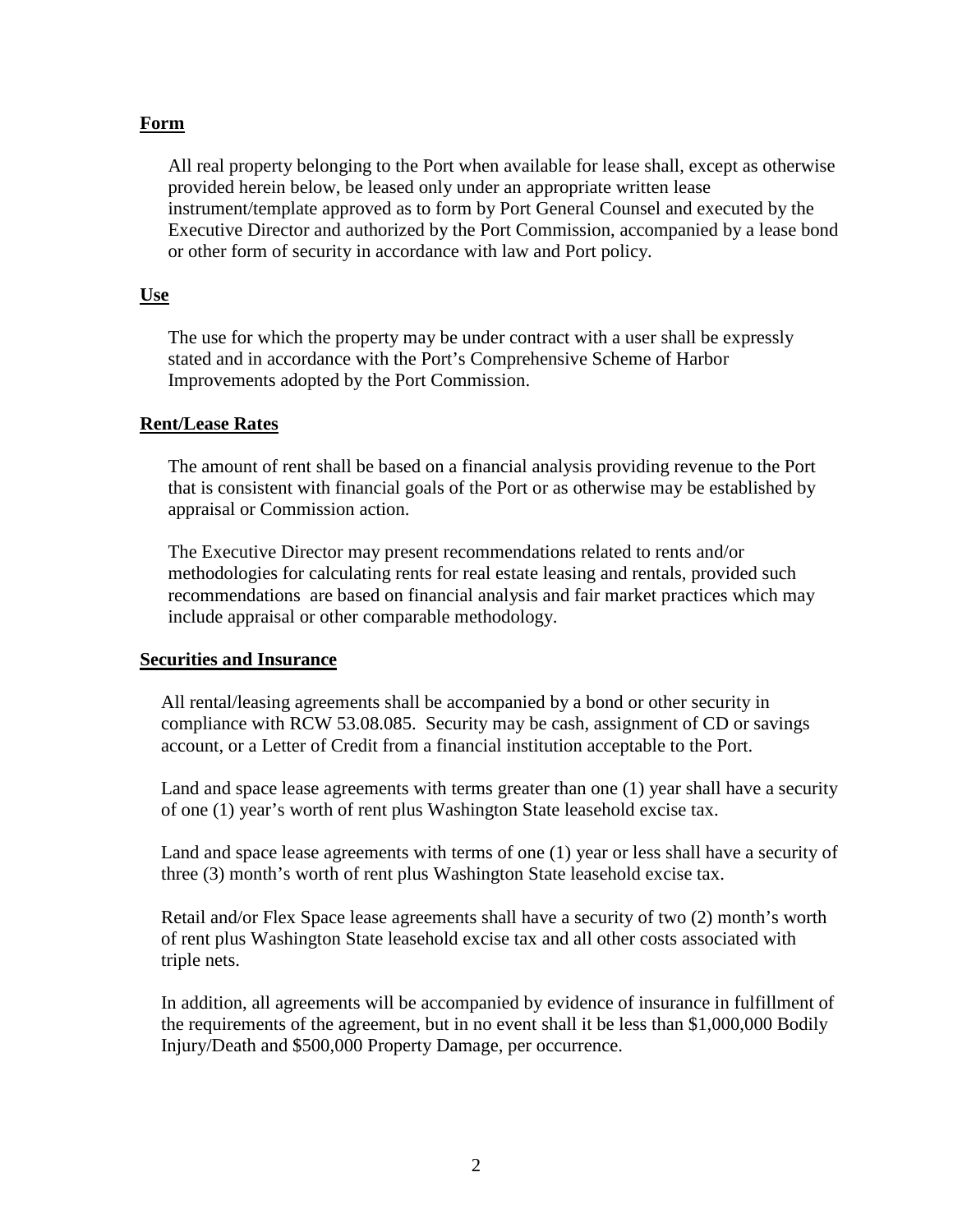# **Ratification Required**

**Long Term Leases:** The Port Commission, in public session, will ratify Port long term leases defined under this policy as leases of greater than one (1) year for land and space leases and greater than three (3) years for Retail and Flex Space leases, or the assignment of any such long term leases. Long term leases and assignments will not become final until ratified by the Port Commission.

**Other:** Any and all long term agreements that impose any financial obligation on the Port for improvements will be ratified by the Port Commission in public session.

# **Ratification Not Required**

The Executive Director or his or her designee is authorized to approve and execute the following agreements without ratification by Port Commission:

- **Short Term Land and Space Lease Agreements Terms of one (1) year or less**
- **Short Term Retail and/or Flex Space Lease Agreements Terms of three (3) years or less**
- **Airport Hangar/Marina Tenant Agreements** Short-term leases for airport hangars, marina slips, storage, special events.
- **Technical Amendments** –amendments that do not cause a change in use, premises or term, or decrease in financial return to the Port, or scheduled rate increases, subleases or exercise of options included in the lease terms and conditions, and amendments that implement the provisions in the lease.
- **Other Agreements** including but not limited to License Agreements, Operating Agreements, Memorandum of Understanding, Letters of Intent, Easements, and Use Agreements; Easements, Licenses and Permits ancillary to the normal operations of the Port.

## **Release of Securities and Insurance**

The Executive Director is authorized to take all necessary actions on behalf of the Port Commission in connection with Agreement surety bonds, Agreement surety, rental insurance, or other security (hereinafter referred to as "Agreement Security") and insurance coverage required pursuant to any Agreements of the Port, including the following actions:

- a. Where the Agreement is not in default, to release any Agreement Security where an adequate substitute security has been provided.
- b. To approve any Agreement Security or insurance submitted in fulfillment of the requirements of any Agreement, including substitute or replacement coverage for any terminated bond or other Agreement Security.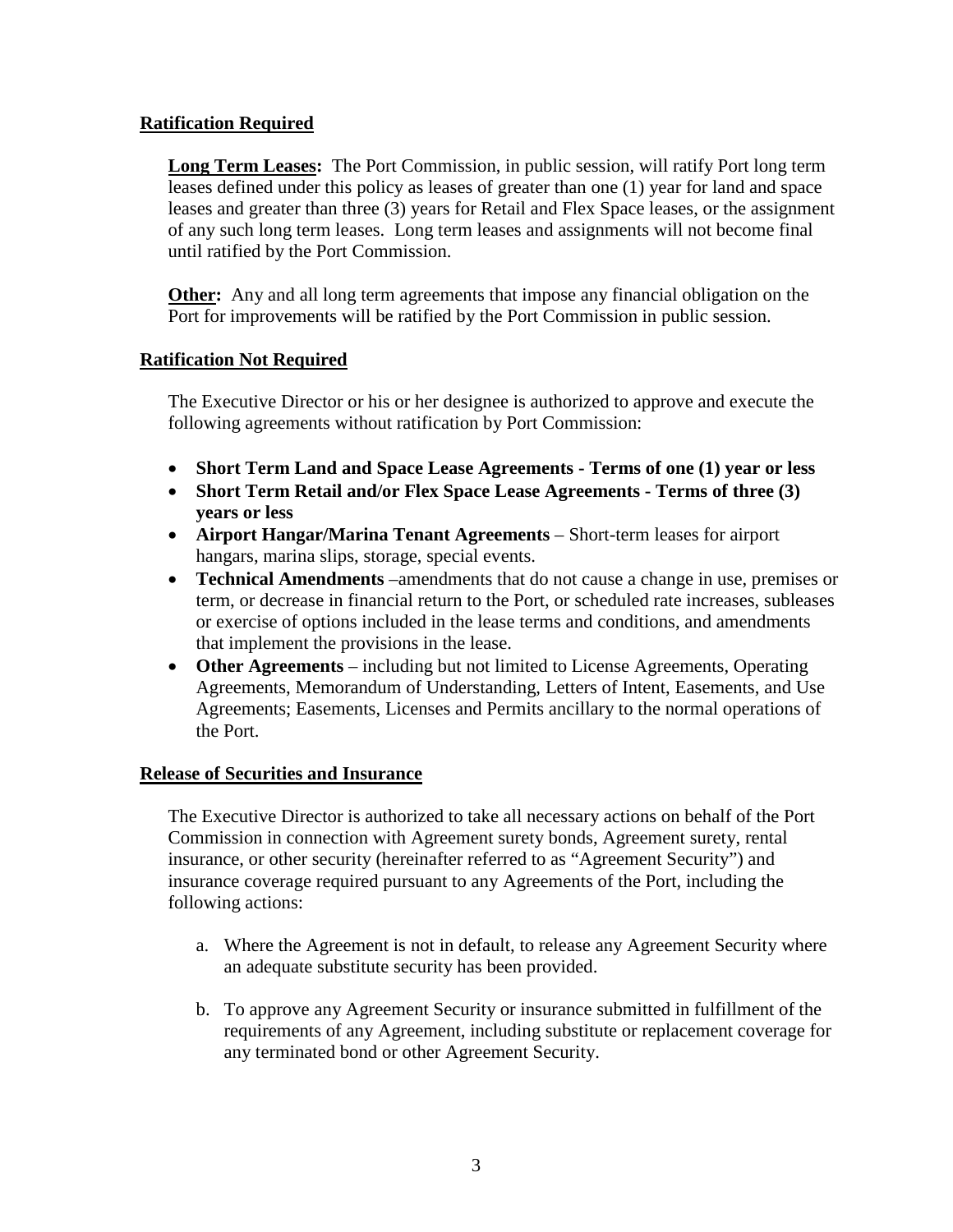c. To approve any substitute or modification of insurance, and to release any insurance company when substitute or replacement insurance coverage has been provided.

# **2. REAL PROPERTY ACQUISITIONS (Policy 1102)**

The Port Commission will authorize all acquisition of real property. The Port may acquire revenue producing Real Properties as opportunities arise. The Port seeks to acquire real property that generates revenue so that the Port relies less on its tax levy to grow business in Thurston County. Properties may qualify where their revenue compared to acquisition cost is estimated to yield an acceptable Internal Rate of Return.

In accordance with Washington State law**,** the acquisition price of individual properties (or ownerships) shall in no case exceed the Port's appraisal by 10%, nor shall the total price paid for such properties exceed the Port's budget, without specific Commission approval.

Prior to any Real (Estate) Property Acquisition, the Executive Director shall ensure that a thorough Real Estate and Financial analysis is completed and shared with the Commission. The Real Estate analysis shall include a property condition assessment, including the securing of appraisals when appropriate and necessary to establish value, known or anticipated capital and maintenance requirements, current and projected rent roll, known or anticipated vacancies, and with the assistance a qualified consultant, a general understanding of current and projected market conditions.

The overall Financial Analysis shall include the source(s) of funding, loan/financing assumptions, amortization schedule and the acquisition Cap Rate.

At a minimum, the Financial Pro-forma shall include Internal Rate of Return (IRR), Net Present Value (NPV), Return on Assets (ROA) for the individual property(s) under consideration, Payback Period, Debt Service Coverage and General and Administrative Overhead assigned to the acquisition.

# **3. REAL PROPERTY -- DISPOSITION (Policy 1103)**

The Executive Director or designee is authorized, pursuant to the Revised Code of Washington 53.08.090, to sell and convey surplus Port property consistent with the Port's annual resolution for the disposition of Port property.

# **4. COMMISSION ON REAL ESTATE TRANSACTIONS (Policy 1104)**

The Port may pay a real estate commission ("commission") to a real estate broker, agent, professional, or firm licensed to conduct real estate transactions in the State of Washington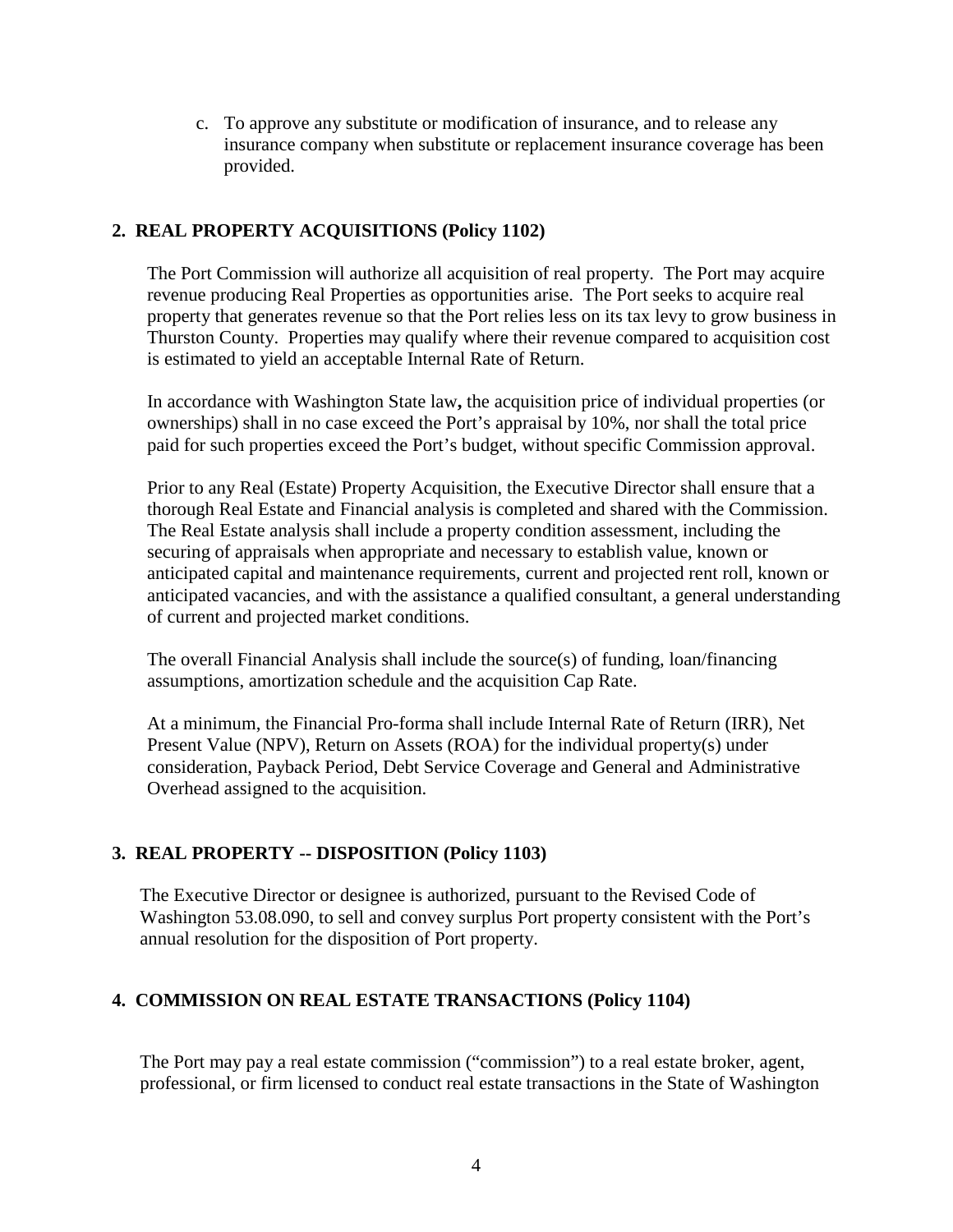("Broker") that is the procuring cause of a lease or sale of Port-owned land, buildings, or improvements.

## **Not Payable Commissions:**

- a. The Port shall not be bound to pay any Real Estate Commission, Finder's Fee, or other compensation in the absence of a written agreement signed by the Port.
- b. No real estate commission will be payable if the Client, or any individual, entity, association, or other person that has any interest in the Client or is otherwise directly or indirectly related to or affiliated with the Client, is a present or prior tenant of the Port, or a buyer or seller in any present or prior transaction regarding any Port-owned land, buildings, or improvements.
- c. No real estate commission will be payable if the Procuring Broker or any individual, entity, association, or other person in which the Procuring Broker has any interest or that is otherwise directly or indirectly related to or affiliated with the Procuring Broker, each of the foregoing being hereinafter referred to as a "Broker Related Person", has any direct or indirect interest in or relationship with any entity, association, individual, or other person involved in the transaction with the Port, or any project related to such transaction.
- d. No real estate commission will be payable if the Procuring Broker or any Broker Related Person will receive a commission or other compensation from any individual, entity, association, or person other than the Port that is in any way related to the transaction with the Port, or any project related to such transaction.

# **Finder's Fee**

Notwithstanding anything to the contrary, in any lease or sale of real property where no real estate commission is payable, the Port may pay a "Finder's Fee" to any individual or firm other than a Broker that introduces a prospective Client to the Port if such Client thereafter enters into a lease or other agreement with the Port.

## **Rates and Payments of Real Estate Commissions and Finder's Fee**

The Executive Director may present recommendations related to commission and finder's fee rates, methodologies for calculating such rates, and the conditions and schedule for payment provided such recommendations ensure that real property commission and finder's fee rates are not more generous to Brokers and Finders than fair market rates and practices.

## **Port and Broker Agreement**

The Executive Director is authorized to negotiate, approve, and execute agreements related to the payment of a commission or finder's fee, and payment of a commission or finder's fee, without approval or ratification by the Port Commission, provided that such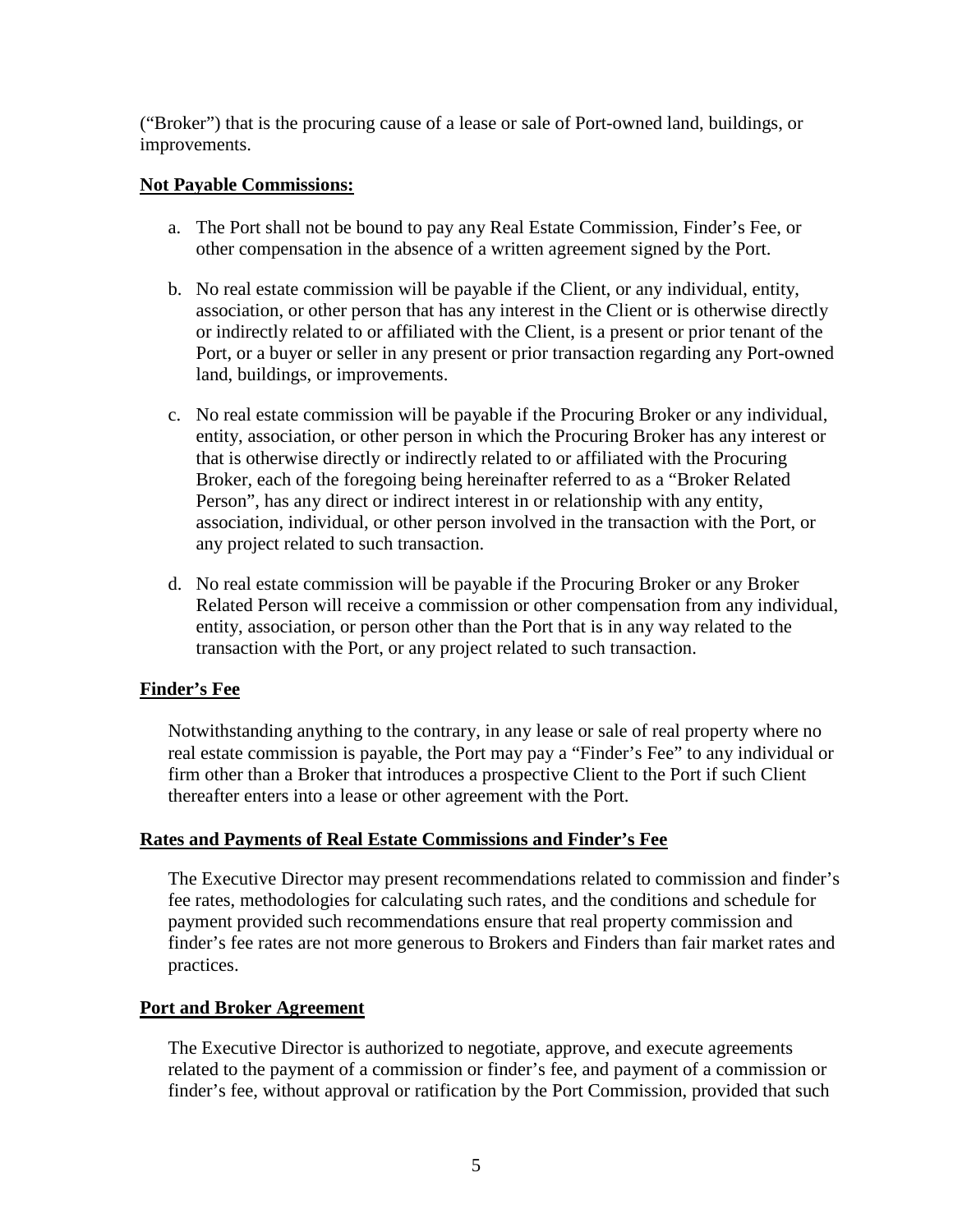agreements are approved as to form by Port General Counsel, and provided that such agreements and payments are in accordance with the standards stated herein and in Section 1100 (Real Property) of the Port's Policies and Procedures.

This Resolution shall not affect obligations of the Port under any listing agreement that is fully signed and effective prior to the effective date of this Resolution.

# **5. REAL ESTATE REINVESTMENT (Policy 1105)**

The Port will reinvest the proceeds from real property sales in new real property assets that will derive economic benefit to the community; management of real estate resources in a manner that is estimated to create sustainable economic growth in Thurston County.

The purpose of the Property Reinvestment fund is to:

- Reserve financial proceeds that the Port receives from the sale of its real estate assets for the purchase of other real estate and investment in infrastructure that may be deemed necessary to make such purchased real estate development-ready.
- Diversify the Port real property landholdings and to reinvest in real property that is estimated to contribute to the economic well being of the Port District.
- Create financial reserves as a contingency for environmental clean-ups when the actual cost of such clean-ups may exceed the estimated cost.
- Reinvest in property that can be developed or redeveloped and either leased or resold.

Reinvestment may include, but is not limited to:

- Brown fields for clean-up and redevelopment.
- Consolidation of industrial or commercial parcels into marketable blocks.
- Industrial or commercial tracts.
- Marine-related properties
- Airport-related properties.
- Infrastructure and/or amenities which are deemed necessary to render the property competitive and marketable.

# **Executive Director Authorization**

The Executive Director is authorized to take the following action: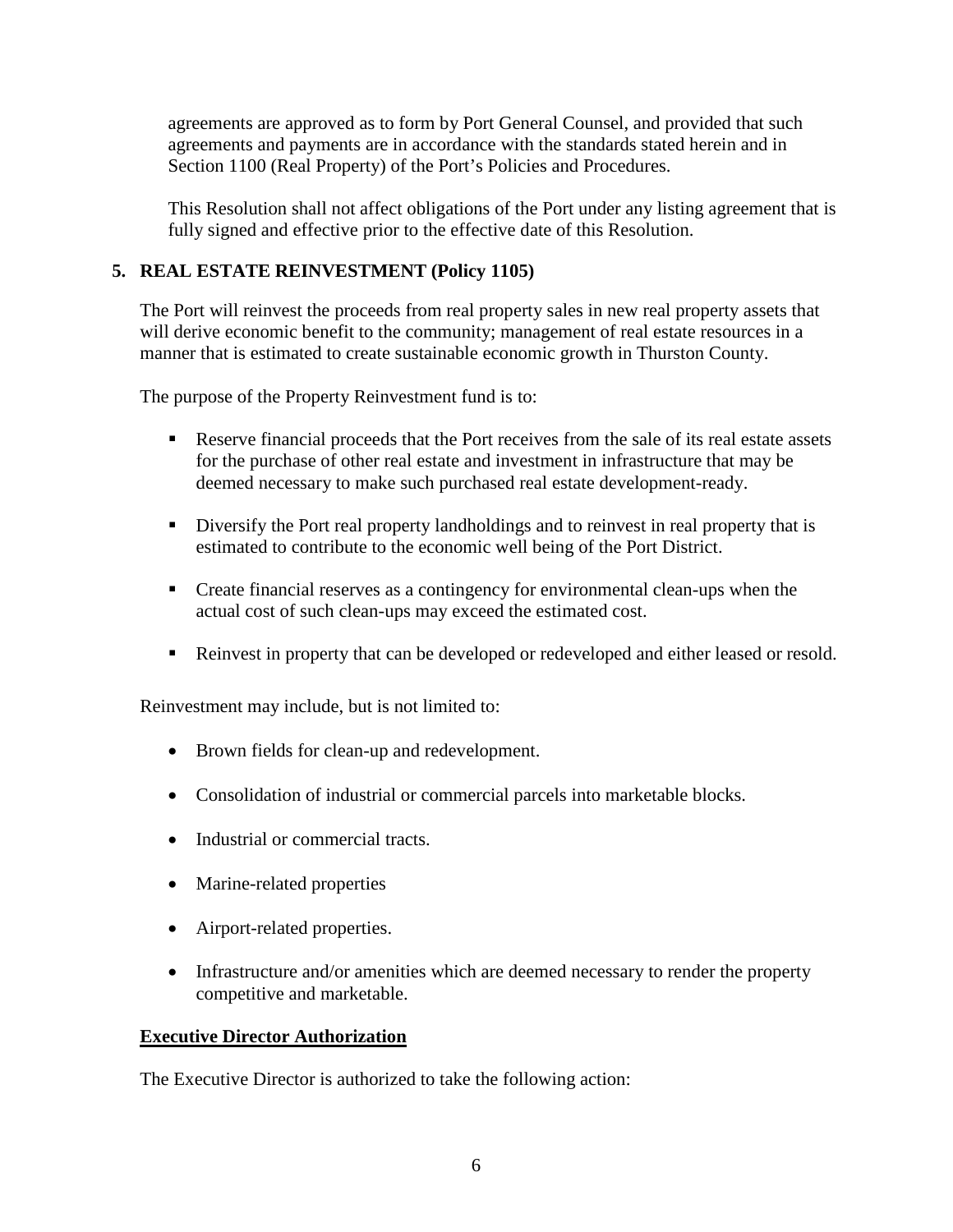- a. Create and maintain adequate records to account for funds generated from the sale of real property.
- b. Commingle the Property Reinvestment funds with other Port invested funds as long as they are accounted for separately and a proportionate distribution of investment earnings are allocated to and added to such Property Reinvestment funds.

# **6. NAMING CONVENTIONS AND PROTOCOLS (Policy 1107)**

The Port of Olympia Commission may confer a specific commemorative name on a Port owned property, building, structure, right of way, street or micro project. The Executive Director will establish criteria and procedures for conferring a commemorative name. The established criteria should also be followed in reviewing or preparing the Port of Olympia's official comments or recommendations to state, federal, and/or intergovernmental boards taking actions regarding geographic names, naming or renaming.

## **Exclusions:**

The following types of property are excluded from this policy:

- Historically registered properties listed or under consideration on any federal, state or local historical registry
- Public art installations that have been commissioned and/or accessioned with a title that serves as the name of the piece.
- Legacy branded properties and titles including The Port of Olympia, The Port of Olympia Marine Terminal, Swantown Marina and Boatworks, NorthPoint, East Bay, The Market District, The Olympia Regional Airport, and NewMarket Industrial Campus
- Any facility or structure regulated by an international, federal or state agency and identified in a national or international publication

# **Establishment of Naming Review Team**

The Executive Director shall establish a Naming Review Team consisting of four standing members and one at large member from the business unit being considered for a commemorative name. Based on the Naming Review Team review, the Executive Director shall make a recommendation to the Port Commission.

## **Business Unit Marketing and Revenue Generation**

Business unit advertising and public promotion programs are not subject to this policy and remain at the discretion of the business unit director and the Executive Director.